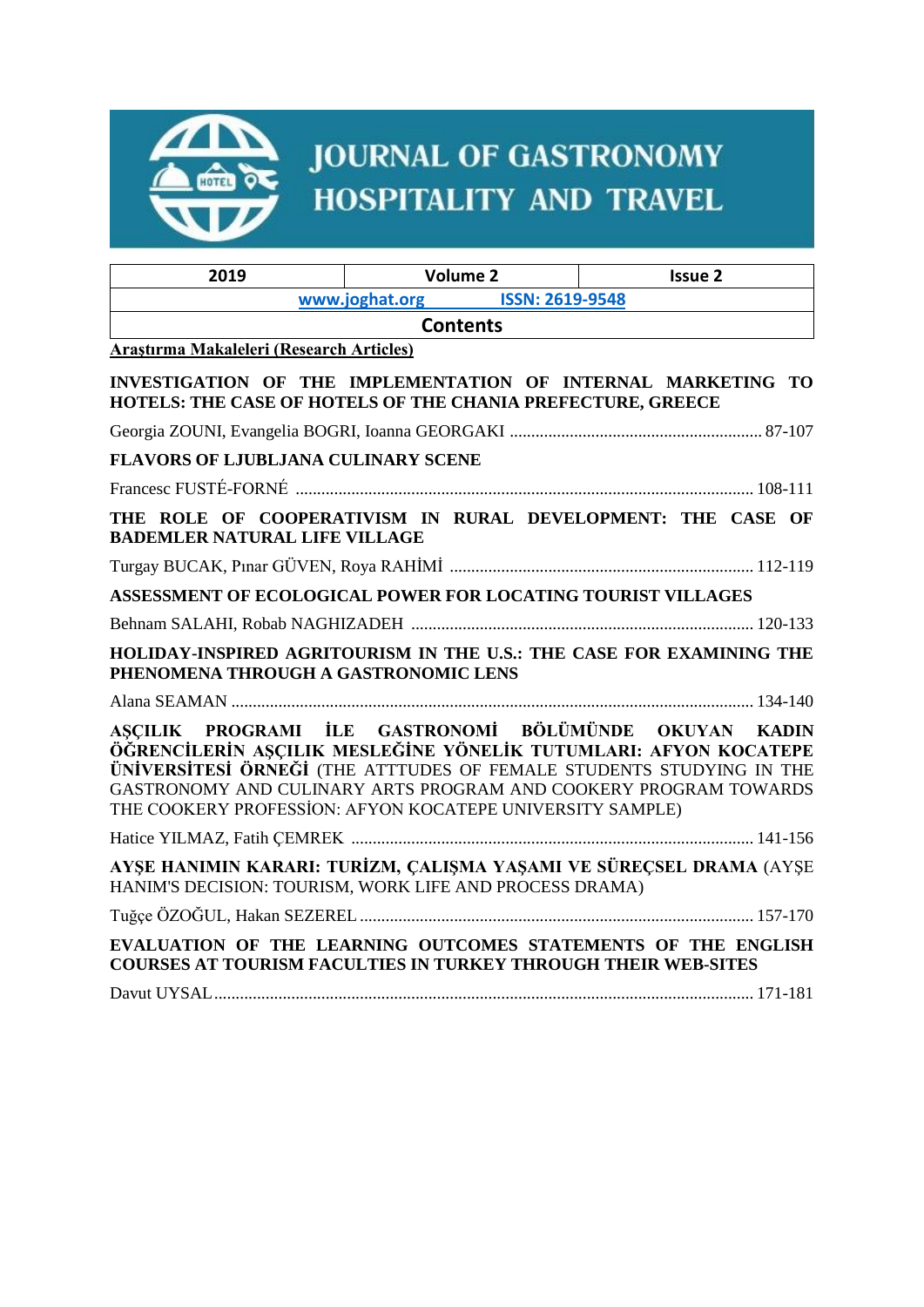## **Published articles in JOGHAT is INDEXED in following indexes;**

Scientific Indexing Services (SIS) Academia Social Science Index Directory of Research Journals Indexing

Türkiye Turizm Dizini

## **HONORARY EDITOR-IN-CHIEF**

Prof. Dr. Necdet HACIOGLU

Balıkesir University

#### **Editor-in-Chief**

Prof. Dr. Cevat TOSUN [editor@joghat.org](mailto:editor@joghat.org)

Eskisehir Osmangazi University, Faculty of Tourism, Campus of Meselik, Odunpazari/Eskisehir, TURKEY

#### **Editors**

Rahman TEMİZKAN (Ph.D.) [editor@joghat.org](mailto:editor@joghat.org)

Eskisehir Osmangazi University, Faculty of Tourism, Campus of Meselik, Odunpazari/Eskisehir, TURKEY

Duran CANKÜL (Ph.D.) [editor@joghat.org](mailto:editor@joghat.org)

Eskisehir Osmangazi University, Faculty of Tourism, Campus of Meselik, Odunpazari/Eskisehir, TURKEY

## **Assistant Editors**

Orhan YABANCI (Ph.D.) Eskişehir Osmangazi University

## **Co-ordinating Editor of Gastronomy and Culinary Arts**

Murat DOĞDUBAY (Ph.D.) Balıkesir University

## **Editorial Board of Gastronomy and Culinary Arts**

Osman Nuri ÖZDOĞAN (Ph.D.) Adnan Menderes University

Burak MİL (Ph.D.) Arel University

Alaa Nimer ABUKHALİFEH (Ph.D.) Woosong University

Duran CANKÜL (Ph.D.) Eskişehir Osmangazi University

Hakan YILMAZ (Ph.D.) Anadolu University

Iva SLİVAR (Ph.D.) Juraj Dobrila University of Pula

Nilüfer ŞAHİN PERÇİN (Ph.D.) Nevşehir Hacı Bektaş Veli University

Mehmet SARIOĞLAN (Ph.D.) Balıkesir University

Miju CHOI (Ph.D.) Leeds Beckett University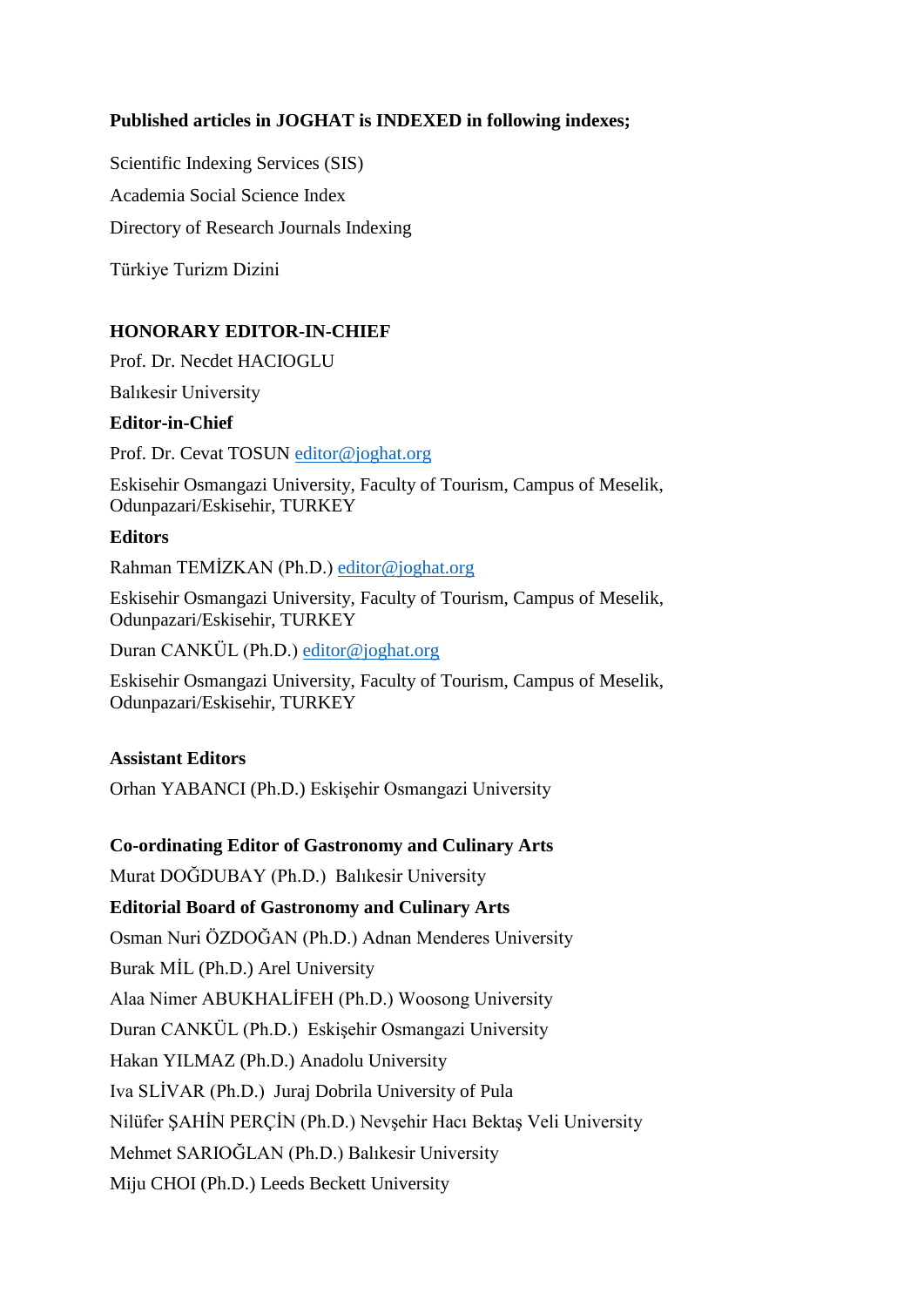Onur GÖRKEM (Ph.D.) Pamukkale University Gürkan AKDAĞ (Ph.D.) Mersin University Burhan KILIÇ (Ph.D.) Muğla Sıtkı Koçman University Aydan BEKAR (Ph. D.) Muğla Sıtkı Koçman University

#### **Co-ordinating Editor of Hospitality Management**

Bayram ŞAHİN (Ph.D.) Balıkesir University **Editorial Board of Hospitality Management** Kamil UNUR (Ph.D.) Mersin University Roberto MICERA (Ph.D.) University Unitelma-Sapienza of Rome Şafak ÜNÜVAR (Ph.D.) Selçuk University Mohd Hafiz Mohd HANAFİAH (Ph.D.) Universiti Teknologi Mara Qiang Yan (Ph.D.) Beijing University Ahmet KÖROĞLU (Ph.D.) Balıkesir University Yasin BİLİM (Ph.D.) Necmettin Erbakan University Duygu EREN (Ph.D.) Nevşehir Hacı Bektaş Veli University Erdoğan EKİZ (Ph.D.) King Abdulaziz University Elbeyi PELİT (Ph.D.) Afyon Kocatepe University Emrah ÖZKUL (Ph.D.) Kocaeli University Mehmet Han ERGÜVEN (Ph.D.) Kırklareli University Sergiu RUSU (Ph.D.) Aurel Vlaicu University of Arad Ozan Emre AKSÖZ (Ph.D.) Anadolu University Selda UCA (Ph.D.) Kocaeli University Özlem SÜRÜCÜ (Ph.D.) Hacı Bayram Veli University Saloomeh TABARI (Ph.D.) Sheffield Hallam University Cüneyt TOKMAK (Ph.D.) Eskişehir Osmangazi University Yusuf AYMANKUY (Ph.D.) Balıkesir University Cafer TOPALOĞLU (Ph.D.) Muğla Sıtkı Koçman University Zelia Breda (Ph.D.) University of Aveiro

## **Co-ordinating Editor of Travel Management and Tour Guiding**

Lütfü ATAY (Ph.D.) Çanakkale Onsekiz Mart University **Editorial Board of Travel Management and Tour Guiding** Zafer ÖTER (Ph.D.) İzmir Katip Çelebi University Özlem KÖROĞLU (Ph.D.) Balıkesir University Erdoğan Ekiz (Ph.D.) King Abdulaziz University